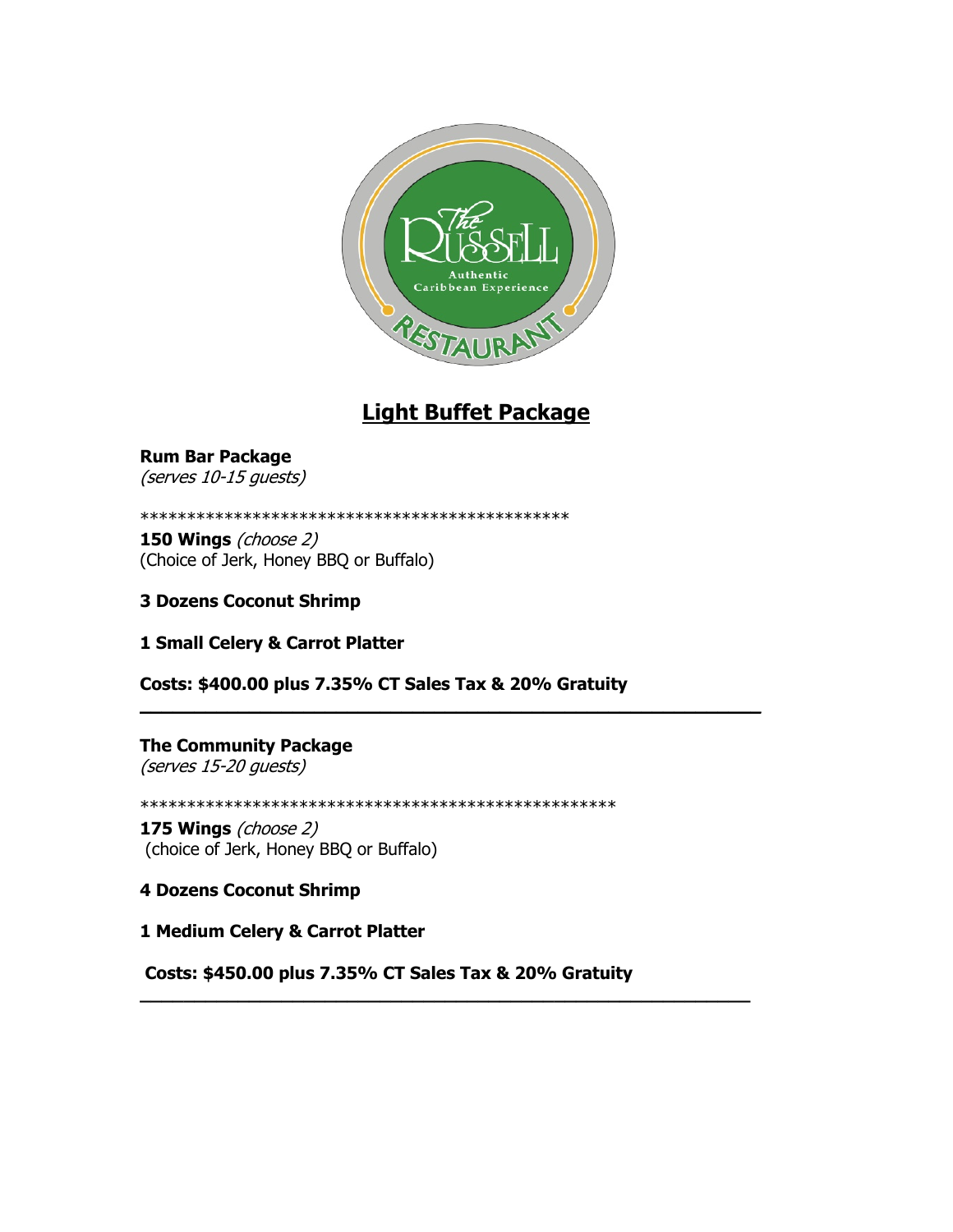**The Russell Package** (serves 20-25 guests) \*\*\*\*\*\*\*\*\*\*\*\*\*\*\*\*\*\*\*\*\*\*\*\*\*\*\*\*\*\*\*\*\*\*\*\*\*\*\*\*\*\*\*\*\*\*\*

**250 Wings** (choose 2) (choice of Jerk, Honey BBQ or Buffalo

- **5 Dozens Coconut Shrimp**
- **1 Large Celery & Carrot Platter**

**Costs: \$600.00 Plus 7.35% CT Sales Tax & 20% Gratuity**

## **(ALACARTE NON-PACKAGE ITEMS)**

**Mini Cod Fish Fritter** Avocado Spread **2.00 per pcs**

**Jerk Shrimp Skewers Mango-rum chutney \$8.00 per pcs (4 shrimp)**

**Jerk Chicken Skewers \$6 per pcs**

**Mini Cocktail Beef Patties \$2.50 ea**

**Veggie Platter celery, carrot, bell peppers, roasted red pepper dip**

> **\$65 (sm platter) serves 10-15 guests \$85 (md platter) serves 15-20 guests \$105 (lg platter) serves 20-25 guests**

**Cheese Platter assorted imported & domestic cheeses, assorted fresh fruit, crackers, roasted red pepper hummus**

> **\$95 (sm platter) serves up to 10-15 guests \$125 (med platter) serves 15-20 guests \$155 (lg platter) serves 20-25 guests**

> > **Fried Plantain Platter**

**\$35 (sm platter) serves up to 10-15 guests \$50 (med platter) serves 15-20 guests \$65 (lg platter) serves 20-25 guests**

*(20 % Gratuity, 7.35% CT Sales Tax applicable to all non-package items*